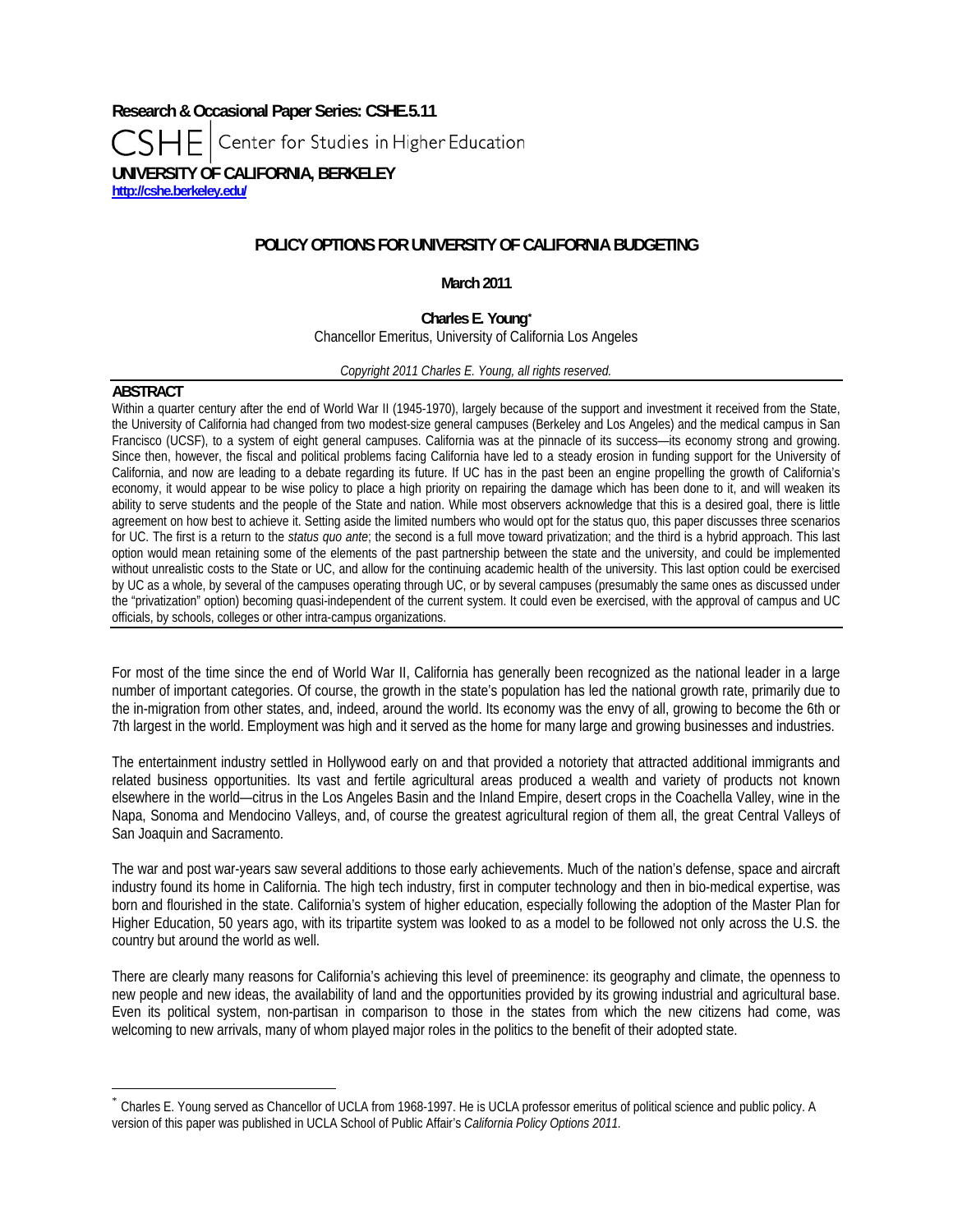A very important ingredient in the creation of this model state of affairs was the role played by higher education, both public and private, but especially the University of California (UC). California came out of World War II with a number of blessings. Among them was the "Rainy Day Fund" which had been amassed during WWII by Governors Culbert Olson and Earl Warren. A second was the recognition by its political leaders of the role that had been played by the University of California, primarily the Berkeley campus, in the prosecution of WWII and the creation of California's war related industry, which kick-started the early and strong postwar recovery of the state's economy.

# **THE UNIVERSITY OF CALIFORNIA**

The interaction of these two factors created the financial and political basis for a growth in the University, which, when further fueled by the GI Bill, resulted in a dramatic increase in the UC system between 1945 and 1960. In a short period, the existing general campuses, Berkeley and UCLA, as well as the medical campus in San Francisco, grew dramatically in size, physical and financial resources and quality. Santa Barbara State College was transformed into a campus of the University. Two new general educational programs were built upon the great general agricultural base at the Davis and the Citrus Experiment Station at Riverside. By 1960, three new general campuses were approved--UC Irvine and UC Santa Cruz—rising from sprawling farmland and redwood forest respectively—and UC San Diego, building upon the world-renowned Scripps Institution of Oceanography.

The University's role in California's development was not new. Its graduates had long filled the ranks of the professional scientific and business sectors of California's economy. As previously noted, the great California agricultural enterprise owed much of its success to the faculty, researchers, and graduates of the agricultural programs at Davis, Berkeley, Riverside, and UCLA. The military research and manufacturing enterprise, developed so quickly as World War II enveloped the nation, was peopled by its graduates and supported by its research capability.

But the half-century following World War II saw something different in kind. UC was widely recognized as the yeast enabling the state's other remarkable resources to rise to the levels that propelled California forward. Through the crises of the Civil Rights Movement, the Vietnam War and the resulting era of student unrest, erupting from the Free Speech Movement at Berkeley, the University remained well-supported by California. It grew in size, quality, and its ability to serve the state. During the span of 22 years, three of the older campuses, UCLA, Davis, and Santa Barbara, as well as two of the new, San Diego and Irvine, were admitted to the Association of American Universities, alongside Berkeley, placing all six within the top 60 research universities in the nation as recognized by their peers.

Within a quarter century after the end of World War II (1945-1970), largely because of the support and investment it received from the State, the University of California had changed from two modest-size general campuses (Berkeley and Los Angeles) and the medical campus in San Francisco (UCSF), to a system of eight general campuses. These campuses provided the full span of undergraduate educational programs, a wide variety of high-quality graduate academic programs, and a growing array of nationally recognized professional schools, plus a ninth specialized campus (UCSF). UCSF and the other medical schools comprised an eminent group of medically-related professional institutions with an international reputation for biomedical research.

For its part, California was at the pinnacle of its success—its economy strong and growing, along with its population, beginning to take a leadership in national politics, with one of its native sons (Richard Nixon) occupying the Oval Office.

# **CLOUDS ON THE HORIZON**

Through the late 1970s and into the mid-1980s, the synergism continued, for the most part, to work its magic, propelling both the University and the state to even greater levels. Although there were ups and downs in the levels of support for UC, these were generally the result of temporary aberrations. The slope of the curve was generally upward.

Although the percentage of the University's total operating expenditures which was funded by the State, steadily declined over that period (from 32% in 1976 to 27% in 1986) this drop was in large part due to growth in the denominator. There was a steady increase in the amount of UC funding from other-than state sources. UC received private support, federal contracts and grants, medical centers' revenues, and income from operations such as parking and residence halls. The core funding—the money needed for general educational and related administrative expenses— continued to come primarily from the State.

However, beginning with the adoption of the UC and State budgets of 1970 (both created under the strong hand of then-Governor Ronald Reagan), the concept of a tuition-free University of California—a concept that had been one of the premises of the Master Plan adopted just ten years earlier—was dramatically changed. In the ensuing forty years from 1970 to 2010, the socalled "education fee" became, in fact, tuition. It steadily increased at a rate that outpaced the growth of personal income in California during that period. The burden of funding the core undergraduate and graduate educational programs at the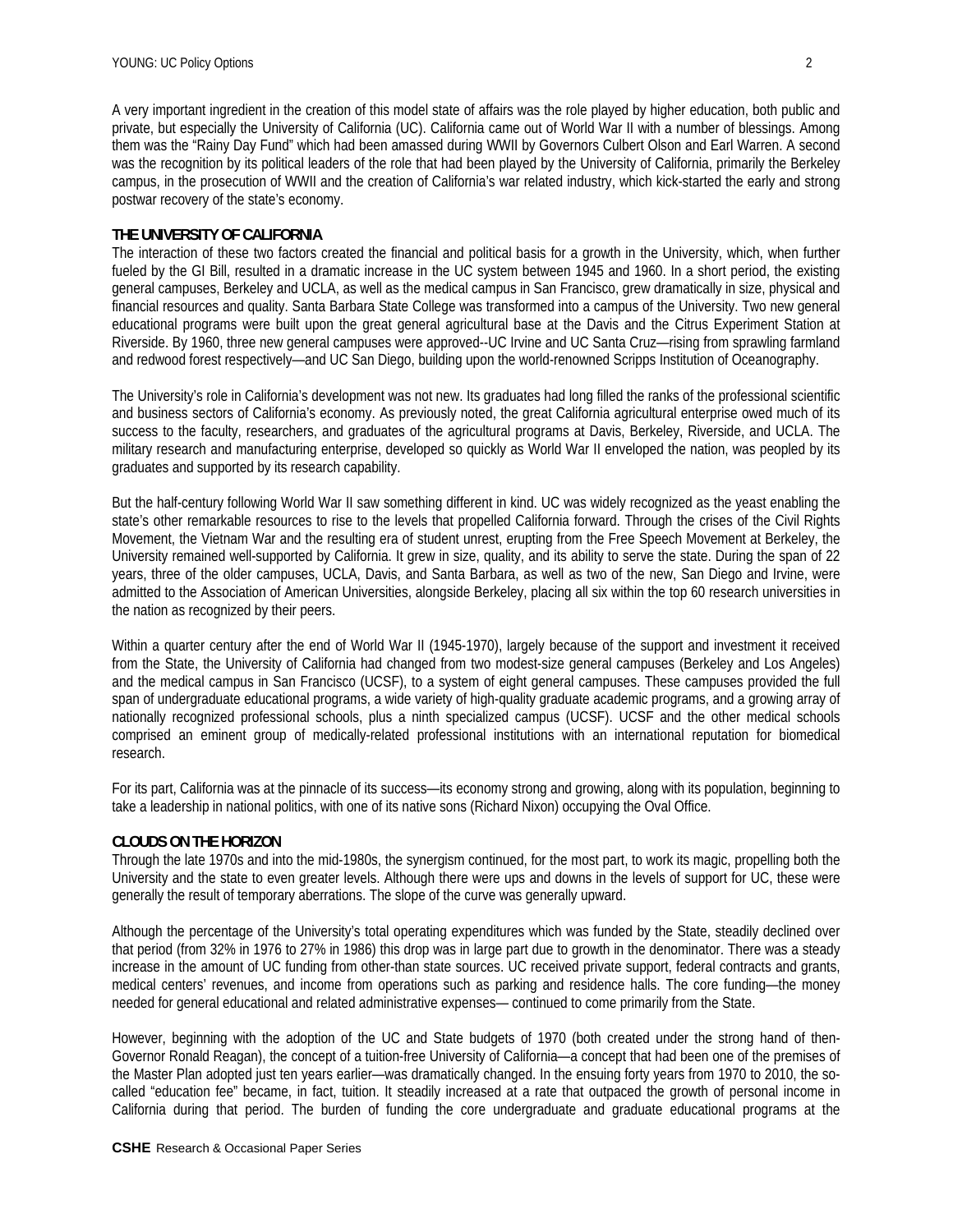University's campuses is now shared responsibility between the State and the enrolled students. Indeed, with the cuts of the past few years and the fee increases imposed to partially offset those losses, student fees account for about \$4 out of every \$10 of core support. In fiscal year 2010, the income from tuition and fees was greater than the amount provided by the state.

#### **PROPOSITION 13**

Two other seminal events brought difficulty for both the State and its University. One was the passage of two propositions a decade apart, Proposition 13 in 1978 and Proposition 98 in 1988. The first of these is perhaps the most famous or infamous of the many propositions that have been adopted by California voters since the creation of the direct democracy process under Governor Hiram Johnson in 1911. Prop 13 contained a number of provisions. Of these, two were particularly impactful on California's subsequent fall from grace.

The most prominent provision of that proposition amended the State constitution to roll back property taxes to their levels of three years earlier, limited them to 1% of assessed valuation, and restricted increases to the level of inflation, but in no instance more than 2% of the prior year's value. A second (and at the time largely unnoticed) provision of Prop 13 required a two thirds majority in both houses of the legislature for the passage of any measure which increased tax rates or amounts of revenue collected.

While the limits placed on the property tax did not directly affect the state budget or its programs, the subsequent indirect effect was enormous. The effect of Prop 13 on local governments and districts, especially public school and community college districts, was such that the State chose to bail them out by temporarily "State-izing" them. Sacramento could handle the bailout initially because at that particular moment California had an unusually large General Fund reserve. But his action led to a permanent systemic change. Programs previously supported by local revenues became dependent on State support for their basic operations. This sea change resulted in a substantial reduction in the level of support for traditionally state-funded programs—especially UC and the State University System.

The second important provision of Prop 13, requiring a two thirds majority in both houses for the allocation of funds or increases in revenue, guarantees that the budgetary process will be controlled by the minority. Minority control has resulted in increasingly bitter budgetary battles in which it is extremely difficult, if not impossible, to increase taxes to deal with fiscal crises. That means budget cutting in a depressed or stagnant economy is the only possible solution. The annual budget is now routinely adopted many weeks, even months, after the date required by law, occurring only when the majority finally concedes to the minority. In addition to guaranteeing budgets which fall short of meeting the needs of the State, this phenomenon reduces the incentive for cross-aisle cooperation (already badly compromised by the existence of "safe" districts created by the legislative redistricting process). The minority knows that it will eventually accomplish what it wishes without the necessity of compromise.

#### **PROPOSITION 98**

The second initiative that has impacted the ability of the State to provide for funds for UC and to higher education generally is Proposition 98, adopted by the voters ten years after the passage of Prop 13. It requires through a set of formulas that about \$4 out of \$10—and sometimes more—of the State's General Fund revenue be allocated to support K-14 education. While providing some differences for stagnant growth and declining revenue scenarios, the result, in all cases, is a further restriction on the amount of funds which can be allocated to support UC and other programs whose budgets are not tied to specific funding or mandated appropriations. Indeed (as will be spelled out in more detail in a subsequent section) during the recovery period ahead of us, the mandated percentage allocated will undoubtedly increase to an even higher level. **[i](#page-9-0)**

# **THE CURRENT REALITY**

These and other factors have created a situation in California that is far different from the rosy picture which characterized the fifty years following the end of World War II. The nation, indeed the world, has been mired in a recession, followed by what is at best an extremely slow recovery. But the difficulties facing California now and in the foreseeable future are beyond those of most, if not all, of its sister states. These difficulties are:

- Deficit funding has been the rule for several years. Budget shortfalls have run into many billions of dollars;
- Unemployment reached approximately 12% by 2010, one of the highest in the nation; All state services have been drastically cut; state employees have had salary cuts and/or were placed on mandatory unpaid furloughs;
- Health care, education and all social services have been drastically reduced—even local police and fire protection has not been immune from the budgetary axe as the state's fiscal problem cascaded down to cities and counties. In short, the picture for the immediate future looks as bleak as the present and the immediate past.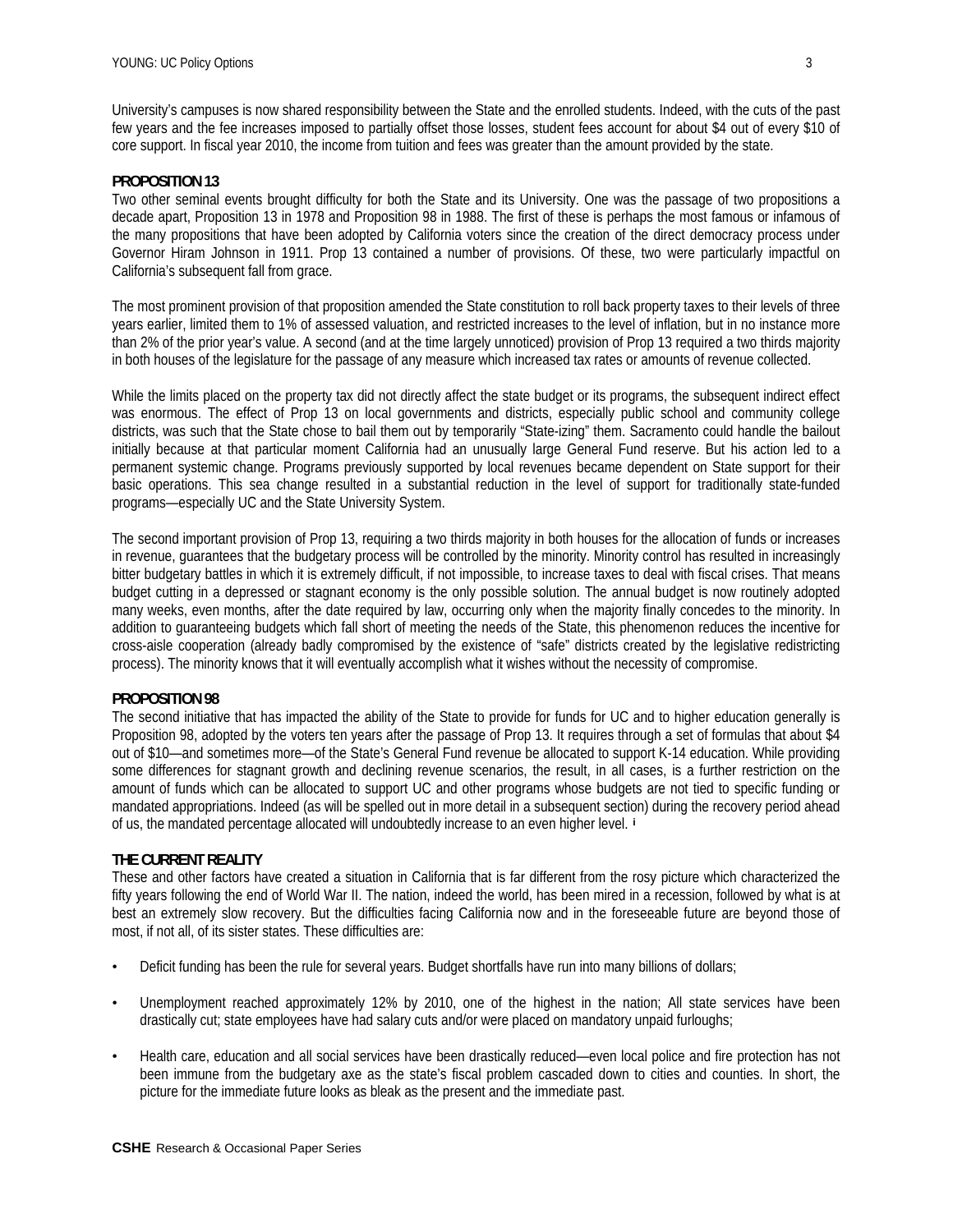The problems facing the State have also severely affected the University of California. While the levels of support in the first 40 years following WWII had their ups and downs, UC's share of the total state budget has declined rather steadily over the past two decades—from 5% in the late nineties to approximately 3% in 2009-10. These reductions have been especially severe during the past decade, culminating in sharp reductions in the past year. In rough terms, state support of UC's average expenditures per student dropped by about 22 percent between 2007-08 and 2008-09 representing a reduction in total state support from approximately \$3.3 billion to \$2.6 billion in that single year. **[ii](#page-9-1)**

### **POLICY OPT IONS FOR FUNDING UC' S RECOVERY**

If UC has in the past been an engine of propelling the growth of California's economy, it would appear to be wise policy to place a high priority on repairing the damage which has been done to it, and will continue to weaken its ability to serve its students and the people of the State and nation. While most observers acknowledge that this is a desired goal, there is little agreement on how best to achieve it. Setting aside the limited numbers who would opt for the status quo, there are three logical options to consider:

- Return to the *status quo ante*;
- Privatization; and,
- A hybrid approach

# **STATUS QUO ANTE OPTION**

The first of these options is the most broadly argued proposal. Regents, trustees, presidents, chancellors, alumni and students have testified, editorialized, lobbied, and demonstrated for increases in the funds allocated to UC and the State University System. They want increases which would over time return the State's appropriation to levels comparable to when the state's economy was at its peak in the 2000s—or even more. To be successful, this approach would require that the executive and legislative branches of state government be convinced that:

- The revenues flowing to the General Fund of the State must be increased to a level which would provide sufficient funds to eliminate current deficits, provide for the other high priority needs of the State, and return the level of UC budget appropriations which existed at some earlier target date; or
- UC be provided as large a proportion of funds available from current General Fund levels as would be required to return its public funding to the earlier target date, regardless of the impact of that action on other State-supported services (e.g., health, safety, schools and social services). The amount of additional funding which would be required under either of those scenarios (by an increase in General Fund revenues or reallocations of currently available General Fund sources) would be the same. If the target date were set, say, at fiscal year 1999-00, just accounting for inflation would require a boost in the UC budget of about \$1 billion. Unfunded enrollment growth would add to that figure, as would a variety of other needs, including the necessity to bring the currently underfunded University Retirement System (UCRS) back into a fully funded position. The amount needed to meet UC's core needs during the next decade has been estimated by UC's Office of the President at about \$5 billion—almost double the total funding now provided.**[iii](#page-9-1)**

Whichever of the possible methodologies for meeting the *status quo ante* option were used, this is an enormous amount to expect the state to provide. Under those circumstances, why is this approach so widely supported?

Many of those who argue for the return to the *status quo ante* apparently assume that the cuts absorbed by UC, CSU, K-14 and other vital services have been caused by reduced revenues coming as a result of the effects of the recession, and that, therefore, with the recovery, funds will be available to replace these cuts. However, the state faces a large structural deficit, the combined result of the factors that have been described above (Props 13 and 98, etc.) compounded by state initiation of other social programs. These social programs were initiated on the assumption that revenues would continue, as they had for most of the previous 50 years, to grow at a predictable rate. Unfortunately, California's current tax structure, depending primarily on a highly progress[iv](#page-9-1)e income tax with a high maximum rate has resulted in a highly erratic revenue stream.<sup>iv</sup> And with the end of the Cold War and the growing antipathy to taxation, the rapid federally-funded growth that once characterized the state is unlikely to resume.

This phenomenon, taken together with the requirements of Prop 98 (as amended in 1990) which require that cuts to the previous levels of funding for K-14 be made up in the following years by disproportionate percentage increases, has created a no-win situation for both UC and the State. Since the state has squeezed the K-14 budget during the Great Recession, funding is likely to be di[v](#page-9-1)erted to refunding that segment as revenues increase.<sup>v</sup>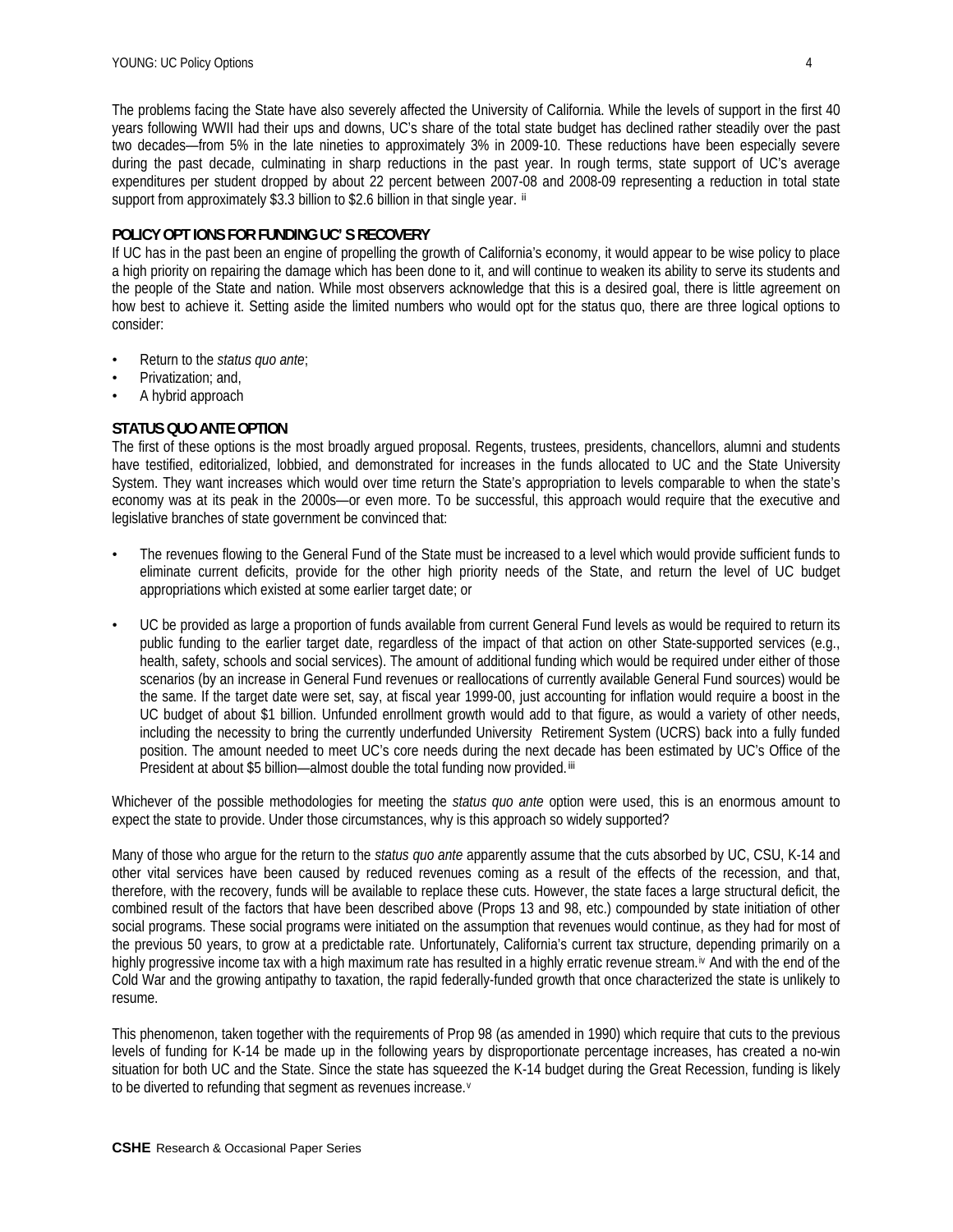This situation rules out returning to the *status quo ante* through reallocating revenue growth due to economic recovery. It also suggests that increases in state taxes, if that route were followed, would also tend to be eaten up by K-14. So, even if it were possible to get over the maze of hurdles necessary to achieve a tax increase sufficient to substantially increase general fund revenues (which for the reasons set forth in the previous section would not be likely), the revenue increase scenario would not provide major assistance to UC.

### **PRIVATIZATION**

This potential option is one not often publicly advocated. In its pure form it would mean that the University of California would be turned into a private university. It is inconceivable that this would work for the entire University. Some of the campuses of UC (UC Berkeley, UCLA, UCSF and perhaps UC San Diego and UC Davis) might be able to make such a transition successfully over a reasonable period of time, with declining state support continuing during the transitional period. What would be the positive and negative outcomes of such a change?

The privatization of these four campuses would provide savings of something like \$1.5 billion based on the State funding provided to those campuses in 2009- 10. If these campuses were to become "independent," additional State resources now funding the Office of the President might also be freed up on a *pro rata* basis, perhaps something of the order of \$200 million, raising the total to \$1.7 billion—not an inconsequential sum.

There are at least a few *potential* advantages to UC related to this scenario:

- Some or all of the funds saved could be used to make up the deficits at the other campuses created by recent cuts as well as under funding of workload they have assumed.
- A number of restraints and problematic policies which come attached with the State's largess would be removed, allowing the campuses to operate more efficiently, to increase overhead funding from governmental contract and grant sources and increase the level of private giving.

Those benefits, however, would come at substantial costs to the privatized campuses and to UC as a whole. The privatized campuses would not only have to replace the State funds in their current budgets, but also to cover the cuts they have received in the past few years. In addition, they would have to make up for the under funding which has been eating away at their ability to provide the quality of education and research expected of them.

Also, it is not clear how these campuses (or UC on their behalf) would raise the funds for capital outlay which in recent years have come either from State General Obligation bonds or lease revenue bonds. Presumably the newly privatized campuses (or the Regents) would be able to issue the bonds, but this would be a complicated affair. What bond ratings would the newly-privatized campuses receive?

The obvious sources on which the privatizing campuses would have to call to meet these demands for funding would be:

- Increased tuition, perhaps by a combination of across the board increases and differential fees for undergraduates similar to those which have been utilized for some time in several professional schools;
- Increased overhead from governmental and private contracts and grants;
- Increased private giving totals, together with a shift to a greater proportion of gifts being unrestricted; increased income from non-resident tuition, to be achieved by lifting the cap on the number of nonresidents;
- Increased allocations to core funding from service enterprises, and self-sustaining activities such as, for example, executive MBA programs in other professional schools and, even perhaps, in basic undergraduate programs.

Even with these changes and the relaxation or elimination of state imposed restrictions on other options, the sources available to the privatizing campuses under this scenario would likely be insufficient to meet the needs required under a full privatization scheme. Furthermore, a change of that magnitude would likely modify the character of those campuses involved to substantially reduce their contributions to the people and State of California which are even more needed now than in the past.

For all of the reasons cited as well as the political and legal difficulties such a move would generate, pure privatization (even if undertaken only be a few of the campuses) would not seem to be a viable option for funding UC.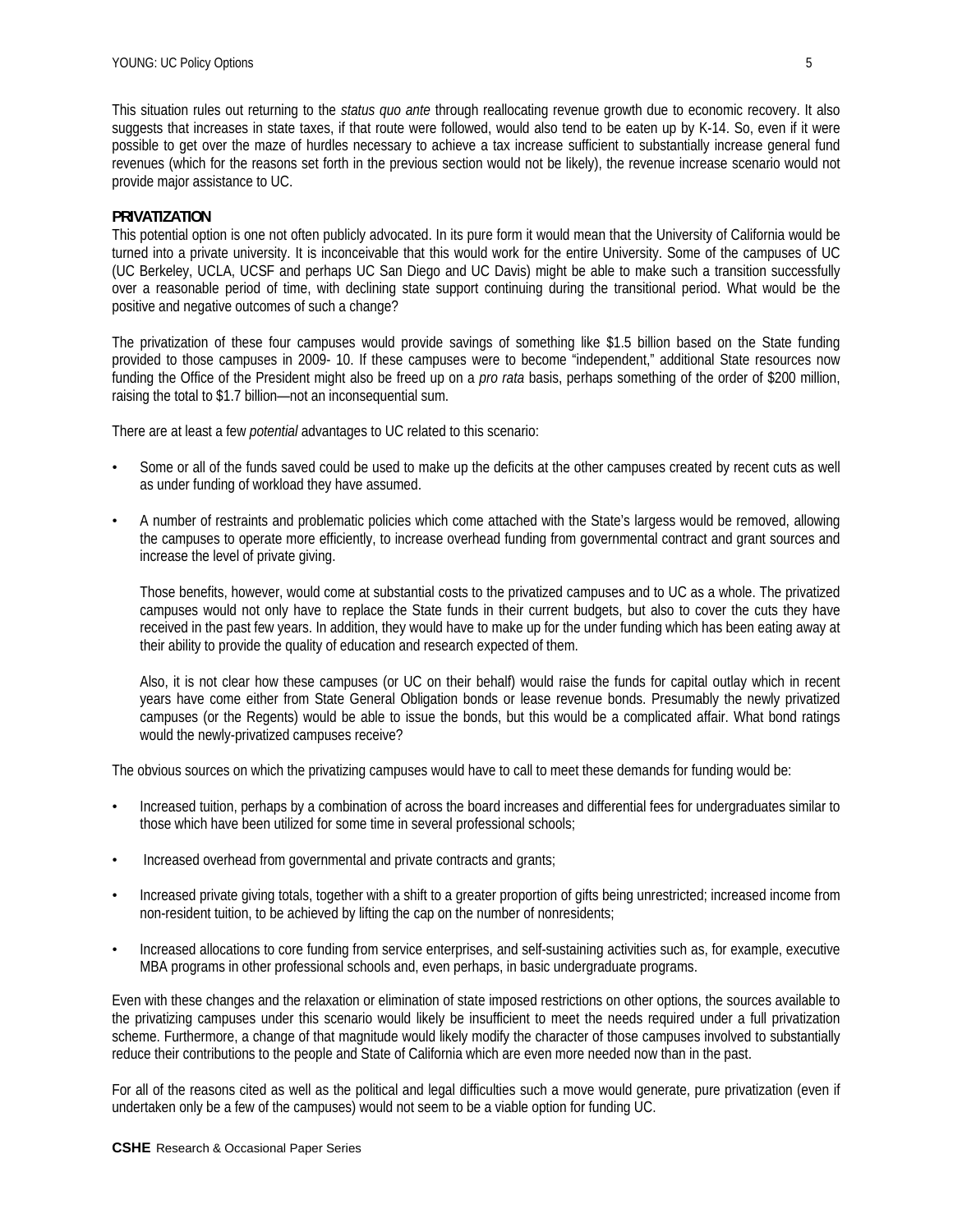### **A HYBRID OPTION: MODIFIED SELF-SUFFICIENCY**

There is, however, a scenario that, while retaining some of the elements of the past partnership between state and university, might be implemented without unrealistic costs to the State or UC and still allow for the continuing academic health of the university. This option could be exercised by UC as a whole, by several of the campuses operating through UC, or by several campuses (presumably the same ones as discussed under the "privatization" option) becoming quasi-independent of the current system. It could even be exercised, with the approval of campus and UC officials, by schools, colleges or other intra-campus organizations.

UCLA's Anderson School of Management has developed a proposal, supported by UCLA's chancellor (but at this writing not yet considered by UC president Yudof or the Board of Regents). It would trade the small amount of state funds still included in its budget for greater flexibility in a variety of areas. Judy Olian, dean of the Anderson School, has referred to this proposed change as a move toward "self sufficiency" rather than "privatization" (a term which has caused difficulty both at UC and other universities where similar changes have been proposed). Such was the case with the University of Virginia's Darden School of Business where a similar proposal has been implemented. The proposal by the Anderson School has now been released for review by the UCLA academic senate and others and provides an excellent description of the principles, benefits which it might achieve.[vi](#page-9-1)

The benefit of the change from "privatization" to "self-sufficiency" at the Darden School is the subject of an article by David L. Kirp and Patrick S. Rogers in the Summer 2002 issue of *The Public Interest*.[vii](#page-9-1) It describes the benefits to the school in much the same manner as those suggested by dean Olian of the UCLA Anderson School in an article entitled, "Giving Up State Funds" which appeared in the online *Inside Higher Ed*.[viii](#page-9-1) The problems the authors ascribe to the change are the potential to lose sight of the mission of the school and go to extremes in acting like a private business.

The advantages of dropping the term—privatization— in favor of self-sufficiency appear clear. However, just as there are scenarios that involve differing academic units implementing the option (UC, campuses, schools or colleges), there are differences in the degree of self-sufficiency involved. So the term "modified self-sufficiency" will be used to describe this option.

### **IMPLEMENTATION PROCESS**

Ideally, the implementation of modified self-sufficiency would involve a change in the perceived status of UC. The current arrangement is one in which it is treated as a publicly funded state agency (although the amount of its funding coming from the state is a small proportion of the total) by the regular appropriation process. To work best, UC should be a quasi-governmental organization, designated to provide certain services for the state with which the State enters into a contractual arrangement to provide education, research and related services. It is possible that this arrangement could be accomplished without a change to the California Constitution, since that document, in Article 9, Section 9, already provides for UC to be essentially independent of the Legislature.[ix](#page-9-1)

Theoretically, the negotiations with the state might be conducted by campus, by tier (as described below) or by something like the current system-wide administration. In order to continue to obtain some of the benefits which flow from the combination of the several campuses into a single entity and for the sake of simplicity, these negotiations would probably best be retained by the UC Office of the President. If so, that office should exercise that responsibility with active participation of representatives from several campuses, assuring the maximum benefits at the campus and intra-campus levels.

In operation, the State and the university representatives would negotiate a contract through which the latter would enroll an agreed upon number of students in each of the several undergraduate, graduate academic and professional programs for which a need is determined. A modified self-sufficiency agreement would also provide for research and other activities in areas and levels required.

The negotiation and subsequent accord would provide for qualitative indices on which it would be the University's responsibility to deliver. One of these, for instance, would be accessibility and diversity of the incoming students and concomitant graduation rates by ethnicity and socioeconomic status. On its part, the State would agree to provide a set payment—a subvention— to the University on a lump sum basis and agree to a rolling five-year contract. There could be an annual review to determine if the conditions of the agreement were being fulfilled. If so, a new year would be added and the contract would roll on from year to year.<sup>[x](#page-9-1)</sup>

The accommodation to this change could not be uniform across all of the campuses for a variety of reasons, primarily because of the differences in the ability of each to accommodate the funding changes which would be required. While a good deal of study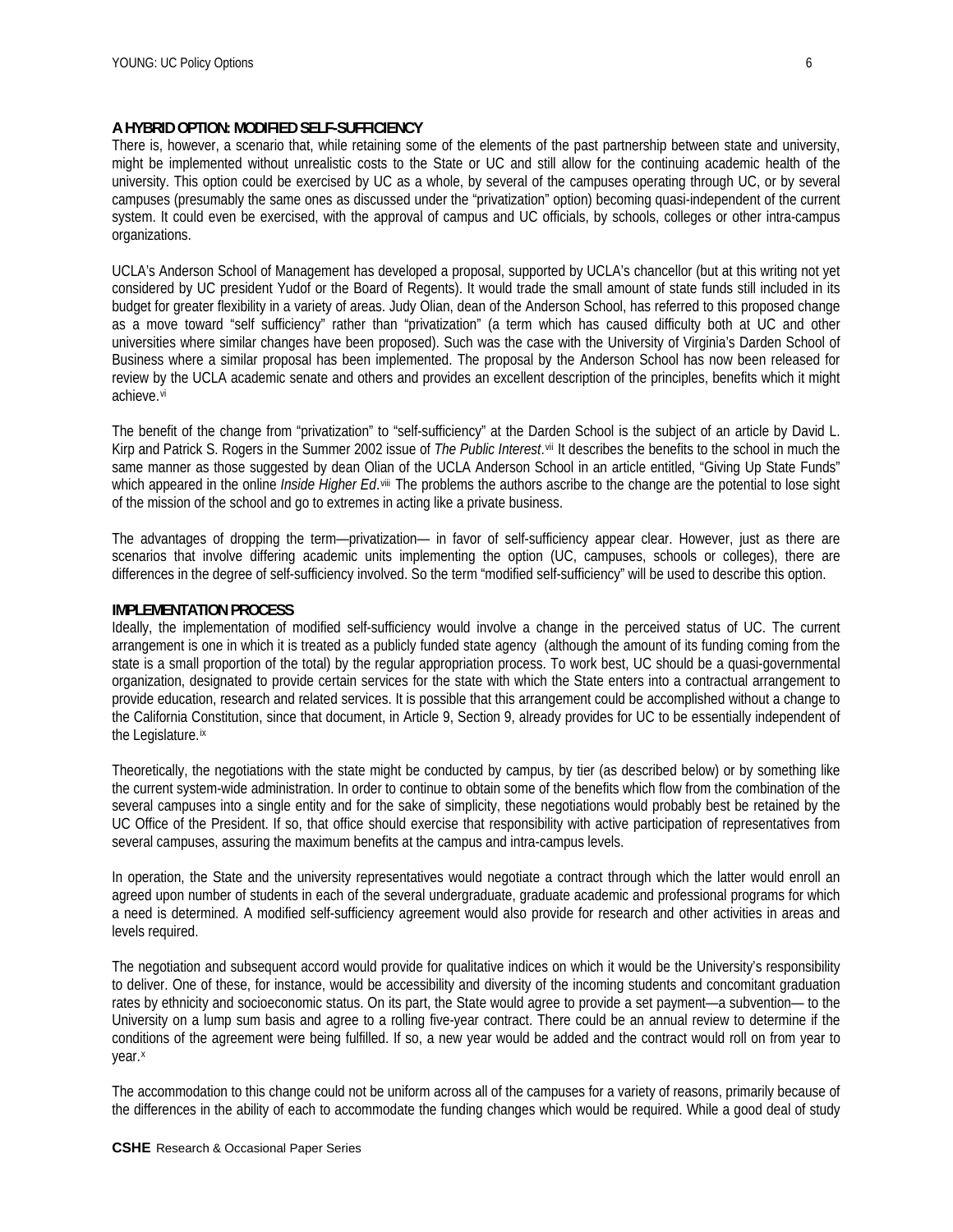would be required to determine the appropriate differentiation, for discussion purposes, assume the campuses are divided into four tiers, based on ability to replace State with non-State funding:

- UC Berkeley, UCLA, UC San Francisco, UC San Diego, and UC Davis
- UC Irvine and UC Santa Barbara
- UC Riverside, and UC Santa Cruz
- UC Merced

The number and size of the associated benefits would also vary among these tiers and would change along with the relative levels of funding. Of course, the tiers might be constructed differently, e.g., UC Irvine added to the first tier, or UC Santa Cruz included in a fourth tier along with UC Merced. Alternatively, the campuses might be individually categorized, with UCLA or UCSF at one end and UC Merced at the other.

While all of the campuses except UC Merced could probably operate with less state funding under this plan, Merced, which is still in its infancy clearly needs a period of funding beyond its current level if it is ever to become a reasonably sized general research campus in accord with its mandate.

A complete analysis of the financial effect of this approach on the State, UC and the several campuses is not easy to accomplish. But looking in detail at UCLA and extrapolating to the other campuses indicates that increases of the following kind, as an example, would be doable without running afoul of the ability to meet the long-term mission of UC. Something like the following scheme might be utilized:

- For the Tier one campuses, increase revenues by implementing the following actions to a level which will, in the aggregate, provide a minimum 20 percent increase in the funds derived from those sources:
	- o Increase average student fees across several schools and colleges except for those professional schools which are already at the margin in terms of impact on admissions yield or ability to attract and enroll a sufficient number of highly qualified students;
	- o Increase the number and percentage of nonresident and international students, without reducing the number of resident students to such an extent that overall access would be affected;
	- o Increase income from contract and grant overhead by adjusting rates to be in line with actual costs and comparable charges from other Universities;
	- o Increase income from gifts and endowments by strenuous efforts to increase the percentage of unrestricted giving to a level at or near that of our peer institutions;
	- o Increase the funding derived from self-sustaining programs, perhaps by doubling the current amount.
- Increase those rates on Tier 2 campuses sufficiently to provide for the aggregate amount to rise by 10%;
- Increase Tier 3 campus rates sufficiently to increase the yield by 5%; and,
- Leave UC Merced unchanged, until it grows to a level sufficient for it to provide some form of self-sufficiency.

These changes could be accomplished in several ways. For instance, the increase in tuition income could be the result of a change across the board, or selective increases among the several categories of students whose fees are already widely differential. The contract and grant overhead could be increased by raising the rate and/or the number and size of the contracts or grants funded by the agencies involved. Increases in private giving called for would be possible by an increase in the total sum, a shift from restricted to unrestricted giving, or both.

Whatever the combination of actions taken to implement the proposed increases, they should be able to be implemented without negative qualitative consequences, and ought to produce sufficient additional income to cover all of the recent cuts in the current level of State support for the first tier. The second group would need approximately \$155 million in additional state funds, the third \$52 million and Merced \$100 million, for a total of slightly more than \$300 million. Certainly, these appropriations are within the ability of the State to manage, even under the fiscal constraints which have been described above.

The necessity of dealing differently with the several campuses in this matter is valid also for the sub-units of each. For instance, at UCLA, the Anderson School of Management and the Medical School would be at one end of the spectrum with the College of Letters and Sciences at the other.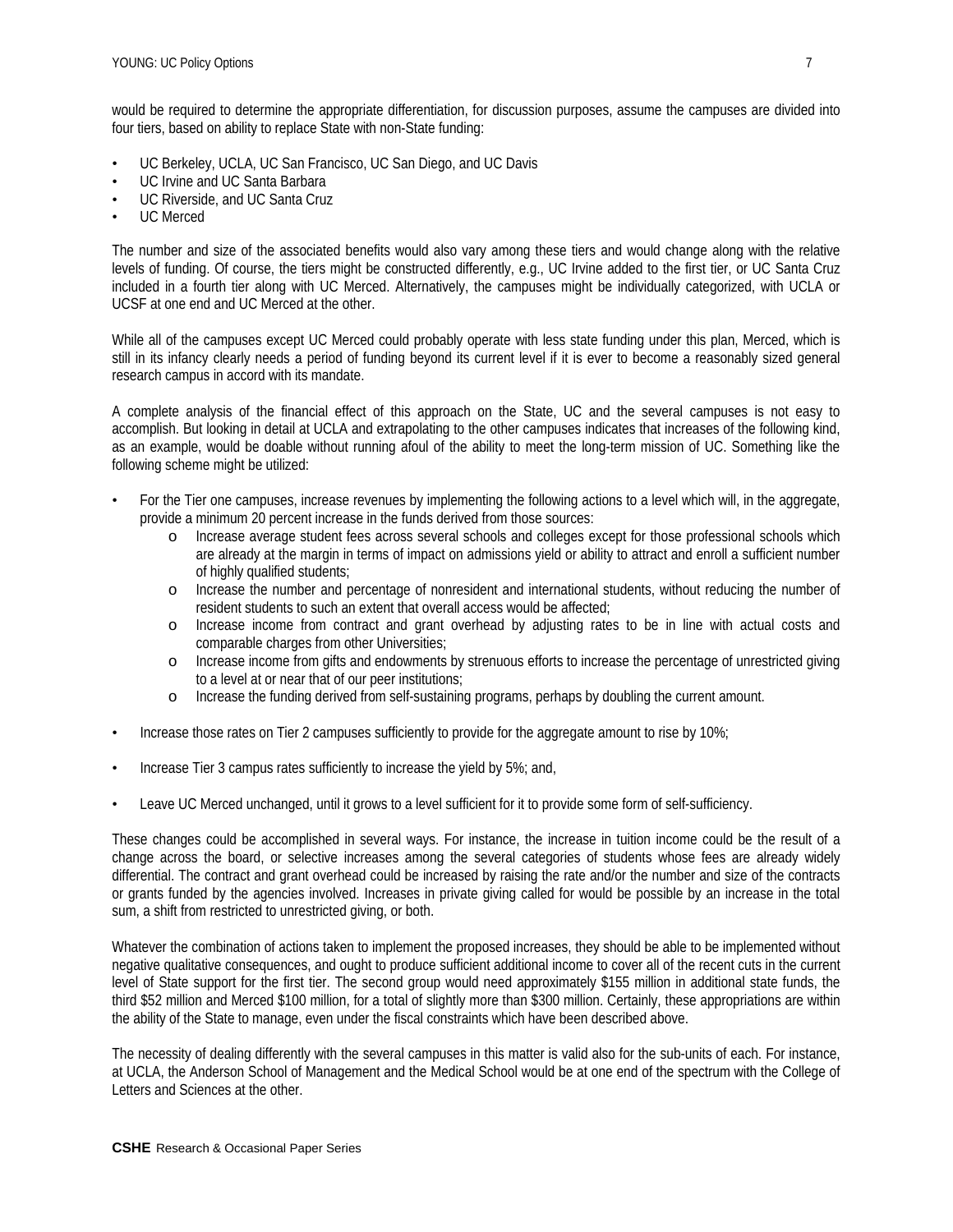### **ADVANTAGES FOR UC AND CALIFORNIA**

The advantages to UC from this arrangement are several:

- Tuition could be increased on a regular basis in line with cost of living or cost of education index, providing more funds over time, greater planning ability and less hardship for students, resulting from huge increases after long periods of "holding the line" for political purposes. Contrary to generally held views, the move to even greater tuition should increase accessibility. The key is to increase it on a predictable basis in accord with appropriate cost of education or cost of living increases. Then a substantial proportion of the funds thereby raised would be returned as financial aid—one third has proven to be an effective percentage to date.
- Funds derived from the state would be fungible. That would considerably simplify UC's financial management and allow the administrators close to the action to determine how best to use the funds provided in order to meet their obligation to the State. For instance, if faculty salaries were a major problem, they could be raised within some general policy window, as long as appropriate provision was made for ongoing costs. The same would be true for increasing the number of faculty or for other purposes which were deemed to have the highest priority for that campus at that time.
- A five-year contract would allow for long-term planning to occur, while that is now totally impossible.
- A whole range of substantive and procedural controls would be eliminated. For instance, it has long been estimated that the cost of construction would be reduced by as much as 20 percent if the University could use the good practices followed by its private peers.
- One of the major continuing impediments to private fundraising which still exists despite the great success of UCLA and Berkeley in this regard. Potential donors say, "I give my university contribution to the state in taxes." Under modified selfsufficiency, that problem would be ameliorated. In exchange for the advantages which would accrue to UC from adopting the modified self-sufficiency option, the State would be able to assure the quality of its University without the necessity of restoring all of the cuts, unfunded price increases, and underfunded and unfunded enrollment increases that accrued during the Great Recession and before.

#### **PROSPECTS FOR IMPLEMENTATION**

Getting the approval of all the necessary parties and putting this proposed strategy into effect would not be an easy task. Almost every stakeholder involved would likely find the proposal unsettling, too great a break from tradition, too threatening, or worse. The greatest thing in its favor from a political point of view is that there appears to be no other option which has the possibility of dealing effectively with the problems facing California and UC.

Another positive factor in obtaining acceptance for the modified self-sufficiency strategy is that in one way or another, other state universities or parts thereof are moving with varying rates of speed to similar solutions. Some, such as the Universities of Michigan and Virginia, are doing so consciously and with transparency. Others are doing so out of necessity without having worked at the changed arrangements with their state governments which are suggested here. **[xi](#page-9-1)**

Undoubtedly the most compelling argument in obtaining acceptance by the state is not only the depth of the fiscal problems it *now* faces, but the fact that—short of major changes in tax policy—it will continue to face those problems due to the structural deficit. In essence, the state cannot afford the University of California at its current level of quality and service.

This same set of facts may also be the motivation for moving the UC community to support such a change. Although UC has faced budgetary crises before there has never been anything to compare the current problems. There appears to be an increasing understanding within UC that the *status quo ante* is not a viable option, although—as will be noted below— there may be some slippage due to the unrealistic elements in the 2010-11 budget.

#### **THE 2010-11 BUDGET**

The California Legislature finally adopted a budget for 2010-11 in October of last year, over three months after the beginning of the fiscal year, and signed by Governor Schwarzenegger amid much hoopla that it eliminated the state deficit, and restored the reserve in the general fund. In fact, as reported in the *Los Angeles Times*, the budget adopted would:

• Deal with the deficit problem by cutting state worker pay, by trimming public school funding, and by relying heavily on handouts from Washington. It would likely fall out of balance almost the moment the ink dried.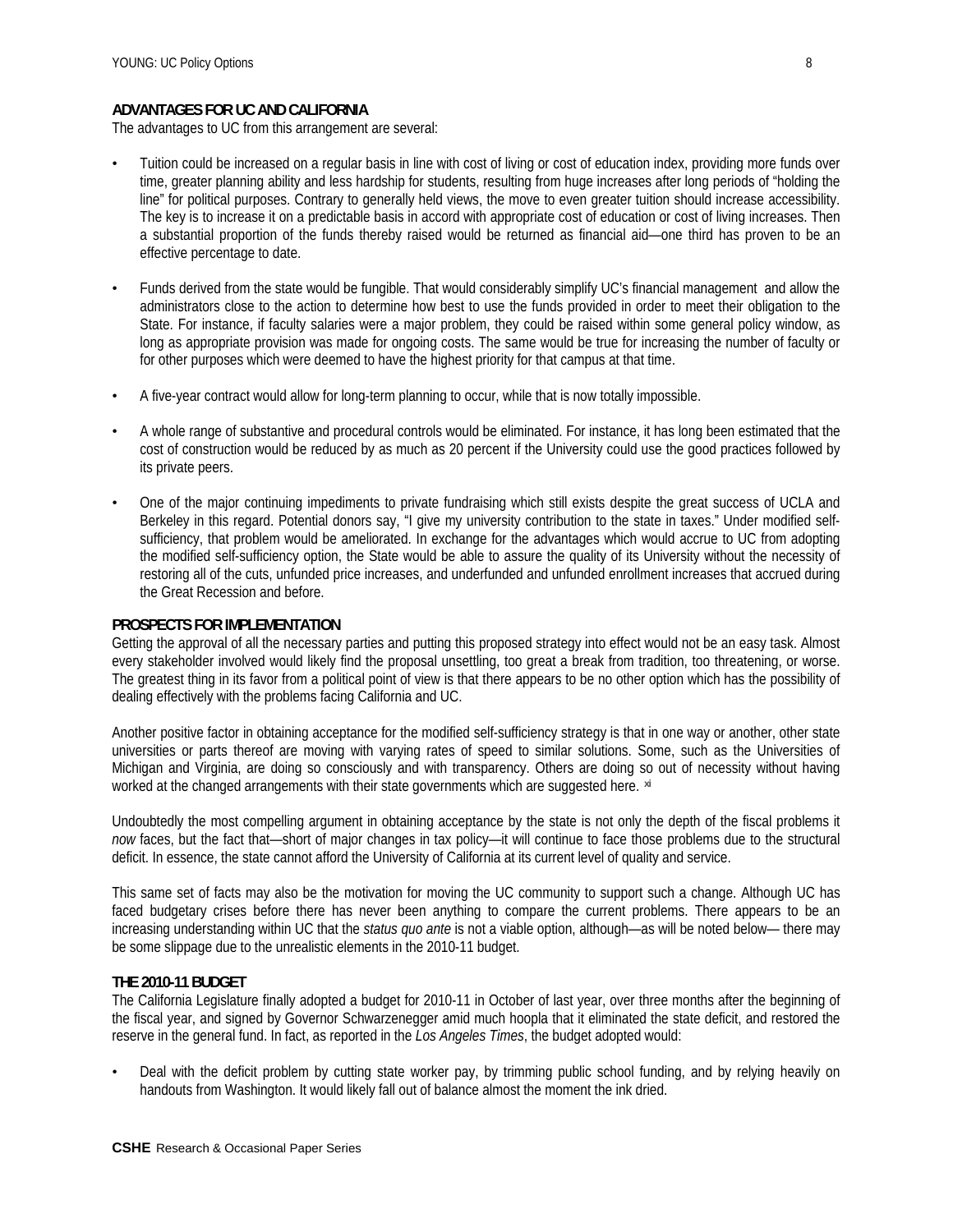• to remaining The spending proposal, which would not necessarily stave off the eventual need for IOUs, also included the sale of state buildings to generate money, rosy revenue assumptions, and a relative "windfall" for higher education, one of the few areas that would see increased funding, in part due federal stimulus funding.

In short, the 2010-11 budget—like most of its recent predecessors—was created with smoke and mirrors. It is a sham in every respect, including the miniscule appropriations for UC and CSU that the *Times* characterized as a windfall. It is difficult, if not impossible, to imagine how that windfall can be sustained, given the way in which the appropriation became possible. One of the major tricks used in reaching a budget accord and providing for the increase for higher education was, once again to suspend the Prop 98 mandated allocation for K-14. As shown earlier, future budgets will have to make up the amount lost by that piece of legerdemain.

The increased UC funding the budget provides is certainly welcome in that it eliminates some of the unfunded enrollment increases of the past few years; in addition, it covers other unfunded expenditures such as retiree medical insurance costs. But the budget does *not* address the huge costs that will occur during the next few years to bring the University of California Retirement System (UCRS) back towards a fully-funded position. The budget staved off some otherwise necessary cuts and fee increases. However, the prospect of a future dip in funding resulting from the artificial elements in the budget is a real and compelling concern.

Perhaps the greatest problem it creates is reviving expectations that UC can once again expect the same kind of support that it received prior to the 1990s, therefore rekindling support for the *status quo ante* option. Although falling short of taking that position, President Yudof, in an internet message to UC Faculty and Staff on October 13, 2010, gave the impression that good, hard lobbying with the Governor and the Legislature may in the future resolve the problem, "UC still remains 10 percent below the level of 2007-08. So we must continue our efforts in the next budget cycle. But for now we should celebrate the fact that we're moving in the right direction."

A look back at the comments set forth above from the prospective of late winter 2011, proves that celebration was to be short lived. The newly inaugurated Governor Brown, starting his third term 28 years after completing his second, proposed a budget which cut UC's funding by \$500M for next year, turning the windfall appropriation in this years budget into a one year blip followed by a further reduction the next. This budget proposal, which has yet to be acted upon by the Legislature, contains its own version of slight-of-hand that may make the proposed cuts for higher education much worse than suggested. The budget, even with its substantial cuts depends on revenue increases which can only go into effect if the legislature agrees to place several revenue-enhancing proposals on the ballot in the form of a referendum . At present the prospects of the first step being taken, let alone an affirmative vote by the people to increase and/or extend taxes are, at best, problematic

# **FINAL THOUGHTS**

Even if UC fails to succumb to the call of the status quo ante sirens and continues to respond to the pressure of fiscal disaster staring all of the stakeholders within state government and UC in the face, there are many issues that will have to be resolved. For the academic community, the review of the UCLA Anderson School proposal will be important. It may give a good indication of what lies ahead.

One of the more important issues to be dealt with on all sides will have to be creation of an understanding that increased tuition, if associated with the appropriate amount of financial aid, would not be a detriment to access. Indeed, it would be a boon. Experience both at UC and other universities, as well as a substantial body of research has shown that moderate to reasonably high tuition with a high level of student aid is a better way to provide access than a low tuition approach.

In defending its proposal for tuition increases the Commission on the Future concluded that with the strong financial support program that has been provided, "…UC has been largely successful in remaining financially accessible to students at every income level, as demonstrated by the percentage of low income students we enroll, …student graduation rates and levels of student employment and borrowing." Another very interesting argument for high tuition and high fees is made by the president of Cal State University, San Bernardino. He argued for higher tuition in order to be able to maintain the diversity of the campus.

The viability of continuing increases in tuition is, of course, dependent on increasing financial aid from all sources sufficiently to offset the effect of higher tuition on accessibility. Cal Grants at the state level and Pell Grants at the federal level need to continue to be funded at the highest possible levels. Above all, however, UC must commit itself to provide institutionally-based aid at a level and type that allows all who are eligible for admission to receive support to enable attendance and graduation without incurring unreasonable amounts of debt.